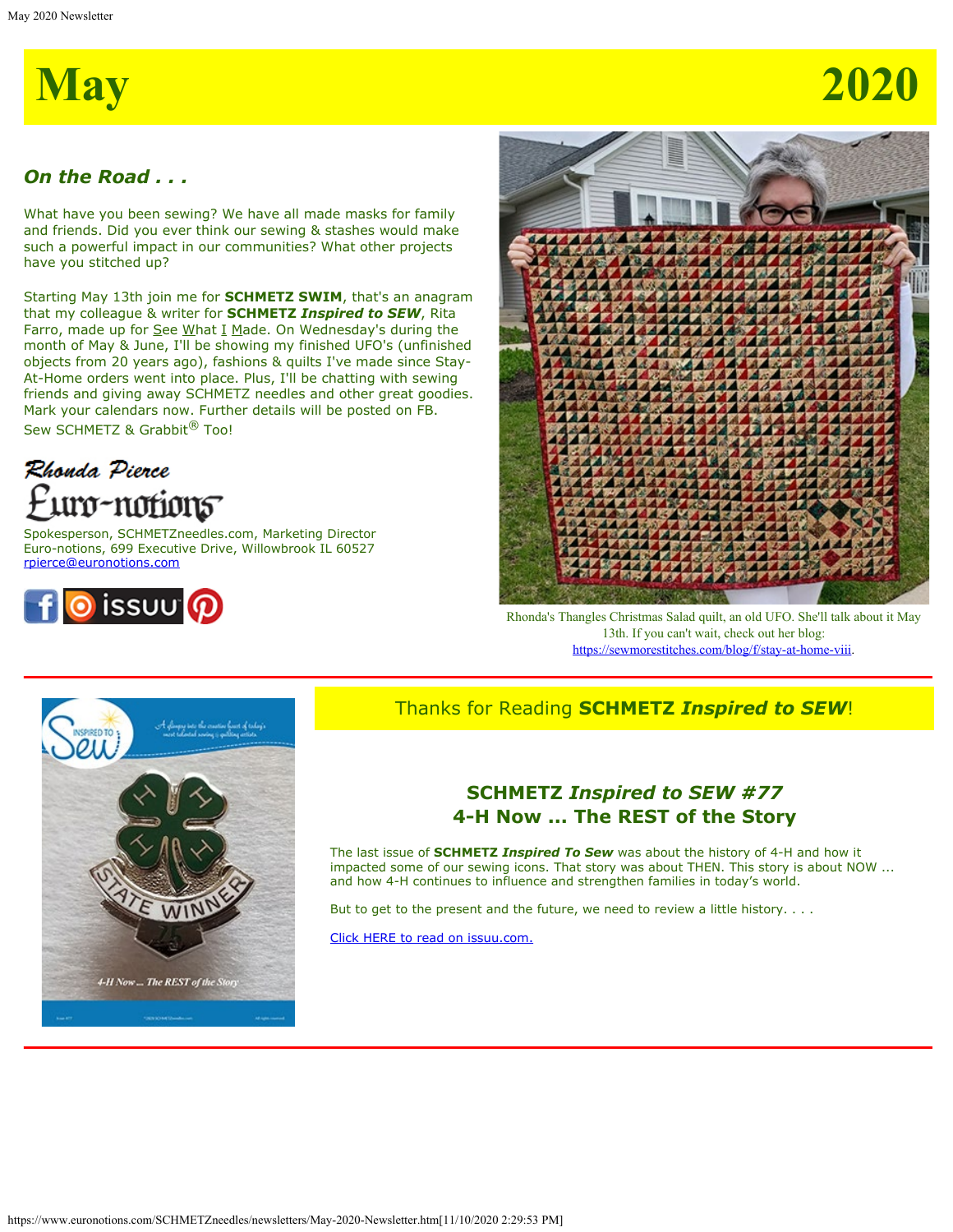

Laura's New Book!

### **Sew Very Easy Quilt Favorites**

With sewing & quilting fans around the world, Laura Coia is the YouTube "sewtacular" super star of [SewVeryEasy](https://www.youtube.com/user/SewVeryEasy). Just like her videos, Laura wants you to take pride in your quilting, whether it's perfect or not. Find the joy in making the timeless quilts in her first book published by C&T Publishing.



## **SWIM - See What I Made!**

Join me on FaceBook LIVE through the months of May & June on Wednesday's at 1PM CST. I'll show projects I have been sewing, talk about needles, and chat with sewing stars and more. Of course, I'll be giving away SCHMETZ needles and fabulous gifts from my new products stash. Mark your calendar for Wednesdays at 1PM CST. For those of you not on Facebook, the link will be saved on YouTube/SCHMETZneedles.

#### **SCHMETZ Needle Fact - Copy & Paste into Your Own Newsletter or Blog!**



## **SCHMETZ Super NonStick Needles**

Enjoy machine embroidery or machine appliqué? Sew on vinyl, [Splash Fabric](https://splashfabric.com/) or oilcloth? Use sticky stabilizers, spray adhesives or fusibles? Frustrated sewing hoop & loop tape? The needle makes a difference ... a HUGE difference. Sew with less frustration using the SCHMETZ Super NonStick Needles.

[Click HERE for more information.](https://www.schmetzneedles.com/category/SCHMETZ-SUPER-NonStick-Needles-69)

NonStick surface, Reinforced Blade & Extra Large Eye. Available Now

# **Grabbit**® **BobbinSaver**®

The original and everyone's favorite bobbin organizer. How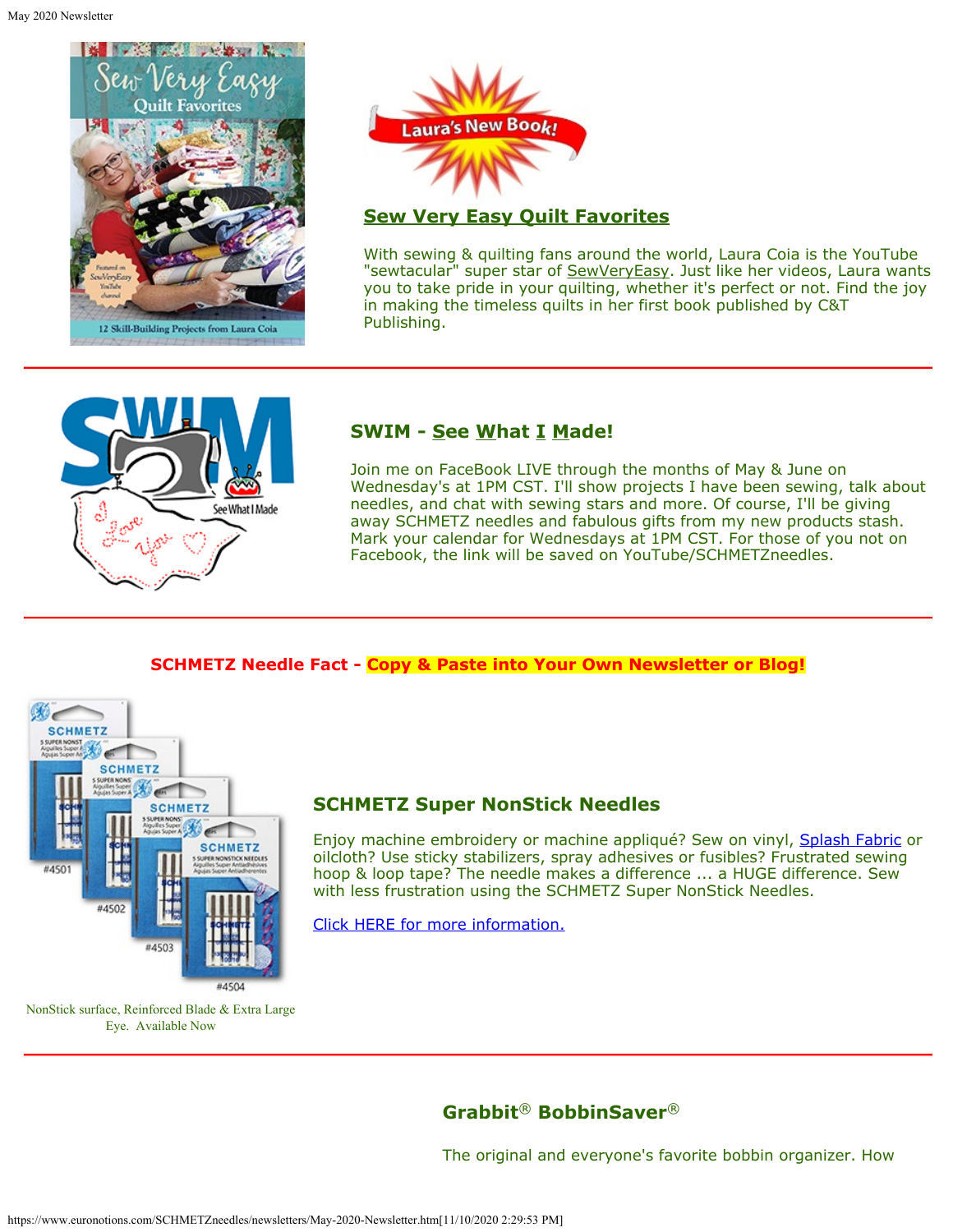

many colors do you use? [Click HERE for more information.](https://www.schmetzneedles.com/item/Bobbinsaverreg-100120)



## **Are You Using these Back Issues to Support the Products and Talent Visiting Your Store?**



Issue 75 Heidi Proffetty

#### **SCHMETZ** *Inspired to SEW*



Issue 74 Marianne Fons



Issue 73 The Art of Homemaking

<http://www.schmetzneedles.com/archived-digital-magazines/>

*Where's Rhonda? 2020 Schedule* **(Maroon color indicates Wholesale Venue)**

> **[Before the Stitches](https://beforethestitches.com/)** with Judy Kessinger & Margaret Moorehead May 18

**[Great Wisconsin Quilt Show](https://quiltshow.com/)** September 10-12 Madison WI

**[Threads of Success\\*](https://www.threads-of-success.com/)** October 25 Houston TX

**MJ Kinman's Sew-Along** June 15

**[Quilting By The Sea](http://www.quiltguildbythesea.com/)\*** October 13 Boca Raton FL Lecture

**[Faithful Circle Quilters Guild](http://www.fcquilters.com/)\*** November 18 Downers Grove IL

\*Teaching SCHMETZ Classes

**Bernina University** July 14-17 Indian Wells CA

**[International Quilt Market](https://www.quilts.com/quilt-market-houston.html)** October 23-26 Houston TX



Constant Contact All Star Winner